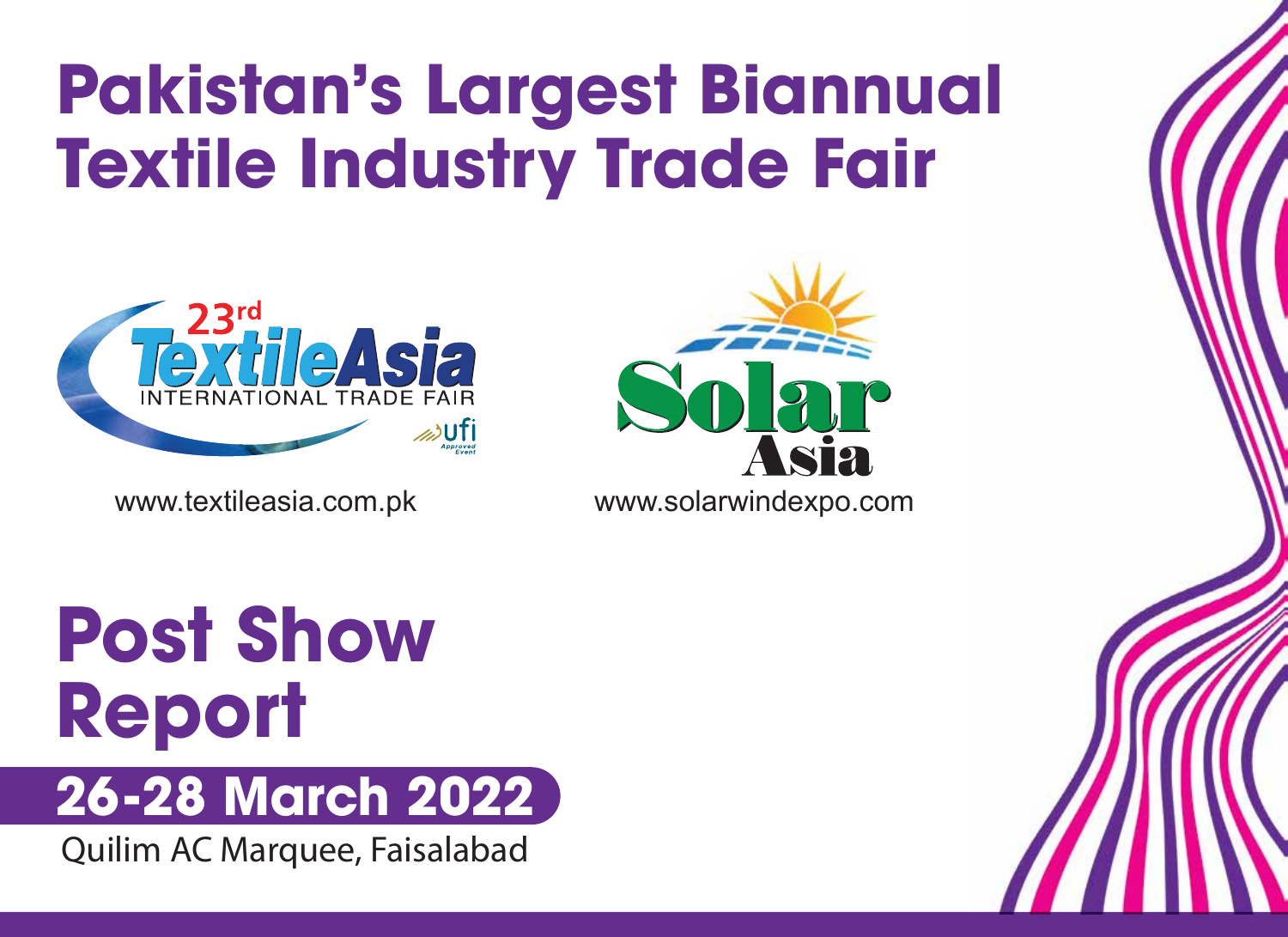### 23<sup>rd</sup> Textile Asia 2022

The international textile and garment machinery trade fair is the most promising and enduring biannual Textile Industry Show in Pakistan which was held at Faisalabad from 26-28 March 2022. The Exhibition aimed to focus on the immense buying selling potential of textile & garment machinery, Clothing Textiles Accessories, Textile Raw Material Supplies, Textile Dyes Chemicals, Water Treatment Solutions, Solar, Power & Air Compressors for Textile Industry and Textile Allied Services. This Trade fair was organized at the most opportune time when the government was looking forward to modernized and upgraded the textile sector of the country for the better quality products and enhanced productivity

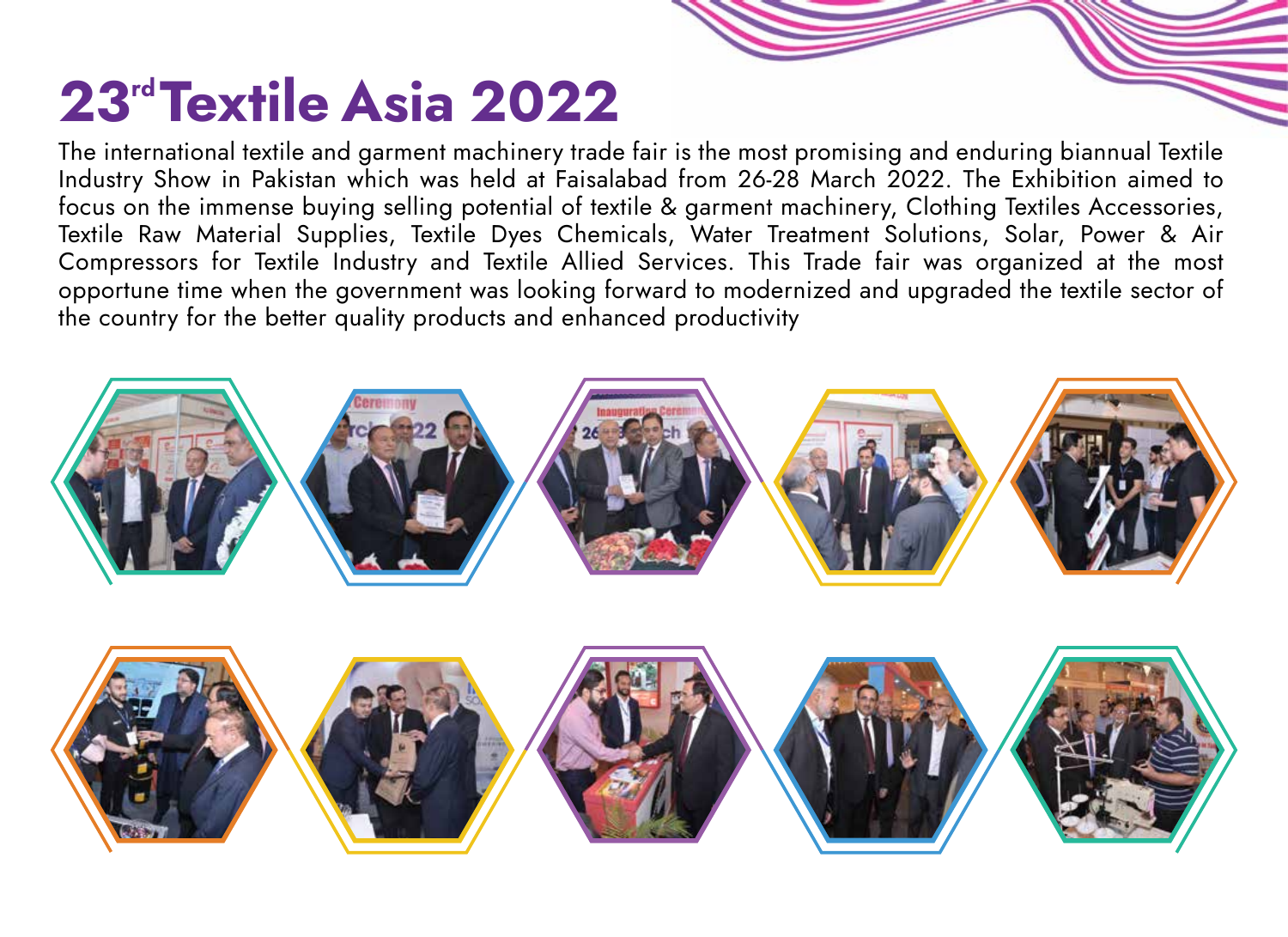# Major Highlights

#### Inauguration:

23rd Textile Asia 2022 was inaugurated by Honorable Mr. Shaikh Shafiq Jhokwala (Chairman PRGMEA) along with Mr. Atif Munir Sheikh, President, Faisalabad Chamber of Commerce & Industry, Mr. Awais Nisar, Vice Chairman, Pakistan Yarn Merchants Association, Mian Muhammad Latif, Chairman Chenab Group, Dr. Khursheed Nizam (President) and Uzair Nizam (Vice President ) Ecommerce Gateway Pakistan along with Foreign Delegates.

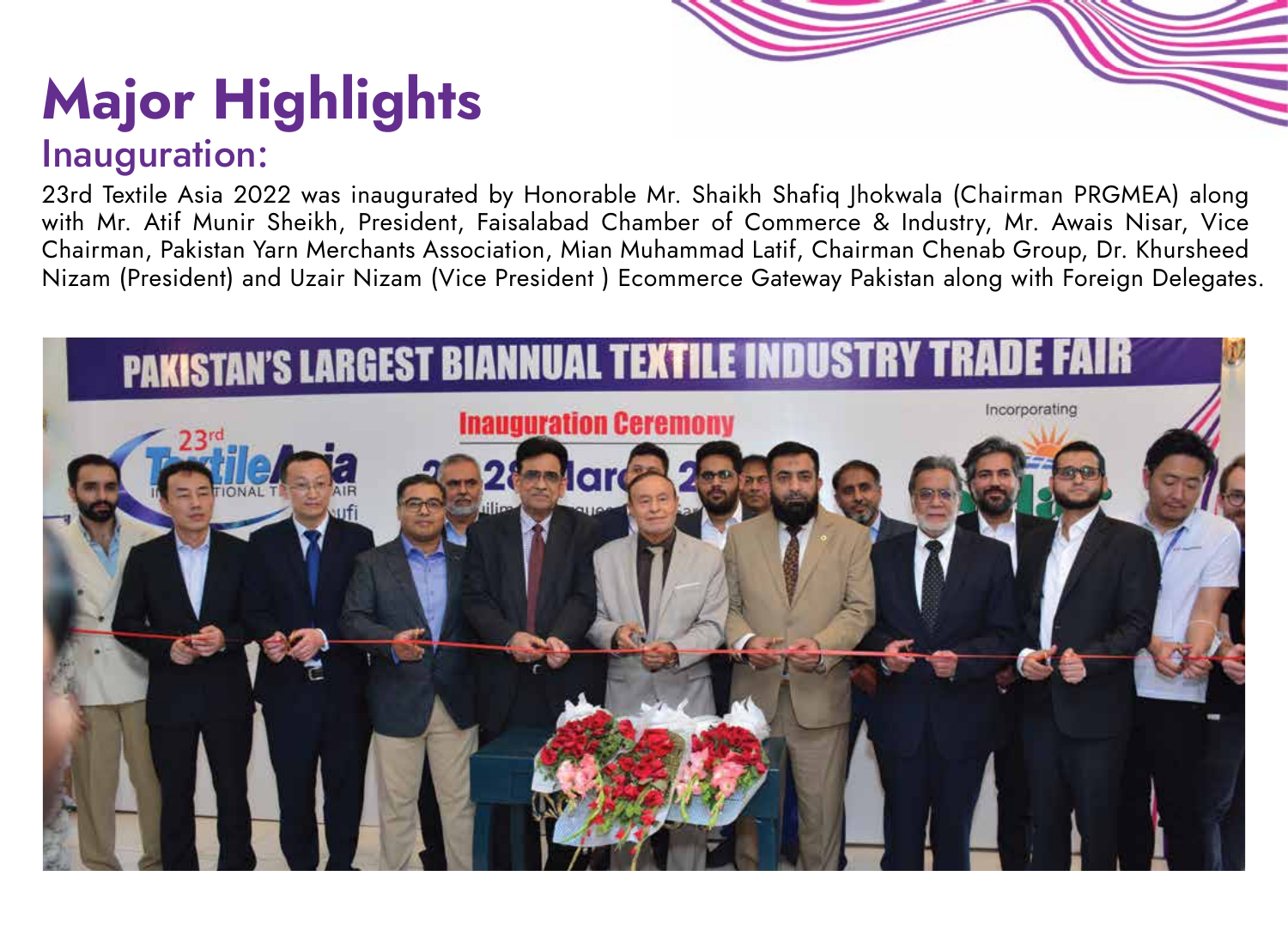

#### Number of Exhibiting Countries: 27

![](_page_3_Picture_2.jpeg)

![](_page_3_Picture_3.jpeg)

Taiwan

![](_page_3_Picture_5.jpeg)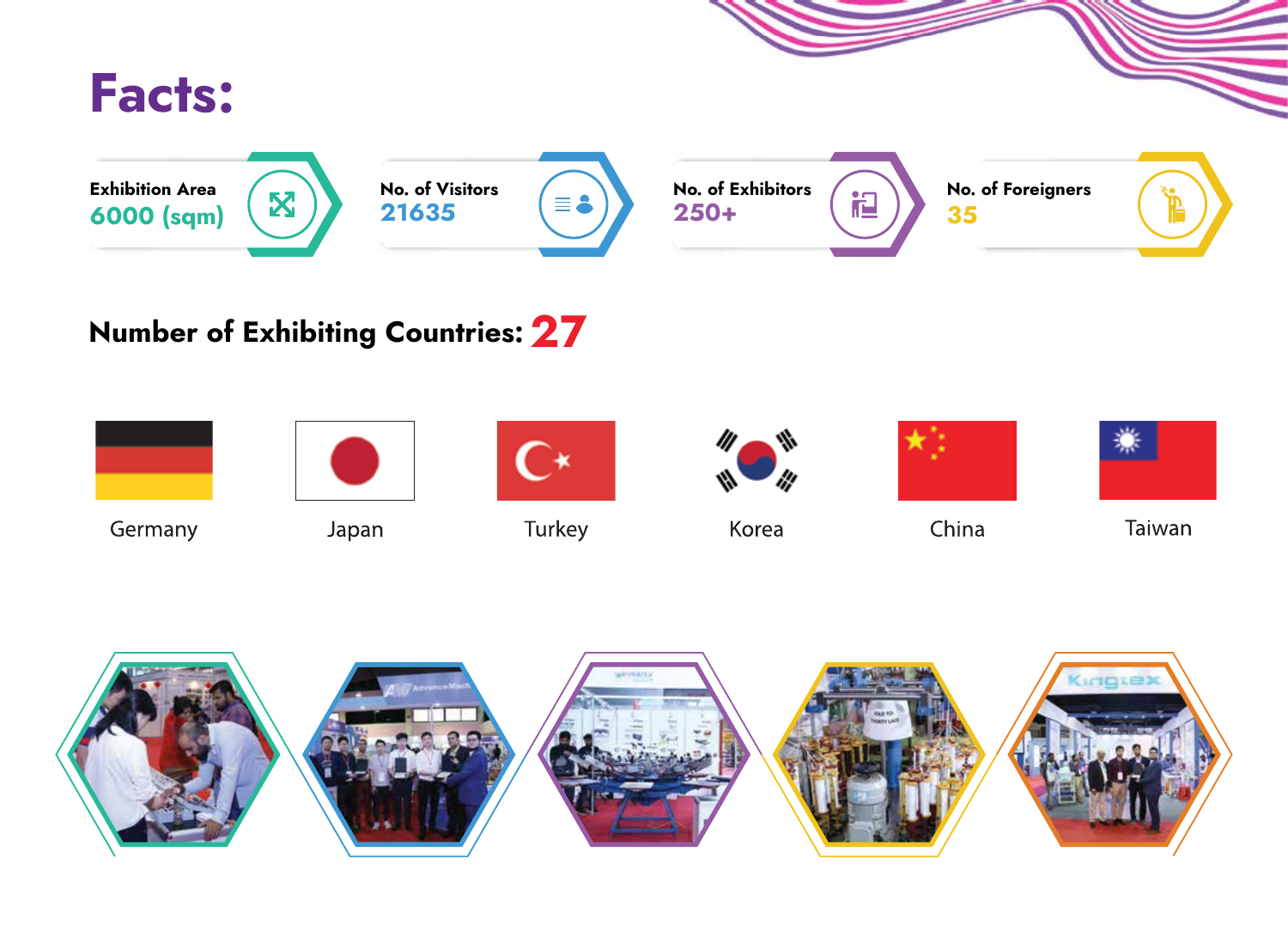### Exhibit Profile

- Accessories for textile machinery
- Allied Services
- Automation system, machinery and accessories
- Auxiliary equipment
- Bleaching and washing machinery
- Bleaching Machine
- Boilers
- CAD/CAM/CIM system
- Card Clothing
- Carding Machinery, Cotton
- Certification Companies
- Chemicals and dyes
- Chemicals and dyes
- Chemicals for tanning
- Circular Knitting Machine
- Cloth processing machinery and accessories
- Coating or Impregnating Machinery for Yarn
- Combing Machinery Computer software
- Computerized Embroidery Machines
- Cone Winding Machine
- Creasing machinery
- Cutting and laying machinery
- Drawing or Rowing Machinery
- Dressing & Finishing Machine
- Drilling machinery
- Dyeing Machine
- Embroidery equipment & machiner
- Embroidery threads
- Felting needles
- Finishing equipment
- Flat Knitting Machine
- Fusing press/fusing machinery
- Garment accessories
- Garment Machinery
- Ginning Machinery, Cotton
- Hand Knitting Machine
- Hooks and eyes, buttons, rivets and fasteners
- Hydraulic clinking machinery
- Inspecting, measuring and folding machinery
- $\cdot$  Interlinings
- Ironing & Textile Pressing Machinery
- Ironing and steaming equipment
- Knitting machinery
- Knitwear equipment & machinery
- Knives and scissors
- Knives/scissors grinding machinery
- Labeling machinery
- Laundry equipment
- Laundry equipment
- Leather machinery
- Looms
- Machine for Making Gimped Yarn
- Machinery for preparing Textile Fibers
- Machinery for Pressing Bleaching Ns
- Machines for Preparing Textile Yarn
- Other Machinery
- Overseaming machinery
- Packaging equipment
- Part & Accessories of Weaving Machine
- Pocket welting machinery
- Quilting machinery
- Sealing machinery
- Sewing machine attachment and parts
- Sewing machine drive & control systems
- Sewing machine motors
- Sewing machinery-industrial/household
- Sewing threads and needles
- Shuttles
- Skins, fibers, leathers & synthetic materials
- Soft Knitting Machines
- Spindles
- Spinning machinery and accessories
- Spinning Ring
- Spreading/winding machinery
- Steaming machinery
- Stitching Units
- Storage and transport equipment
- Testing equipment and controls
- Testing Laborites
- Textile and garment accessories
- Textile Chemicals
- Textile Doubling or Twisting Machines
- Textile machinery
- Textile Packaging Machinery
- Textile Printing Machines
- Textile screen printing machinery
- Textile Spinning Machines
- Textile Supplies and Raw Materials
- Textile Winding Throwing & Reeling Machine
- Unit production system
- Weaving machinery and accessories
- Weft Winding Machine
- Winding machinery

![](_page_4_Picture_94.jpeg)

![](_page_4_Picture_95.jpeg)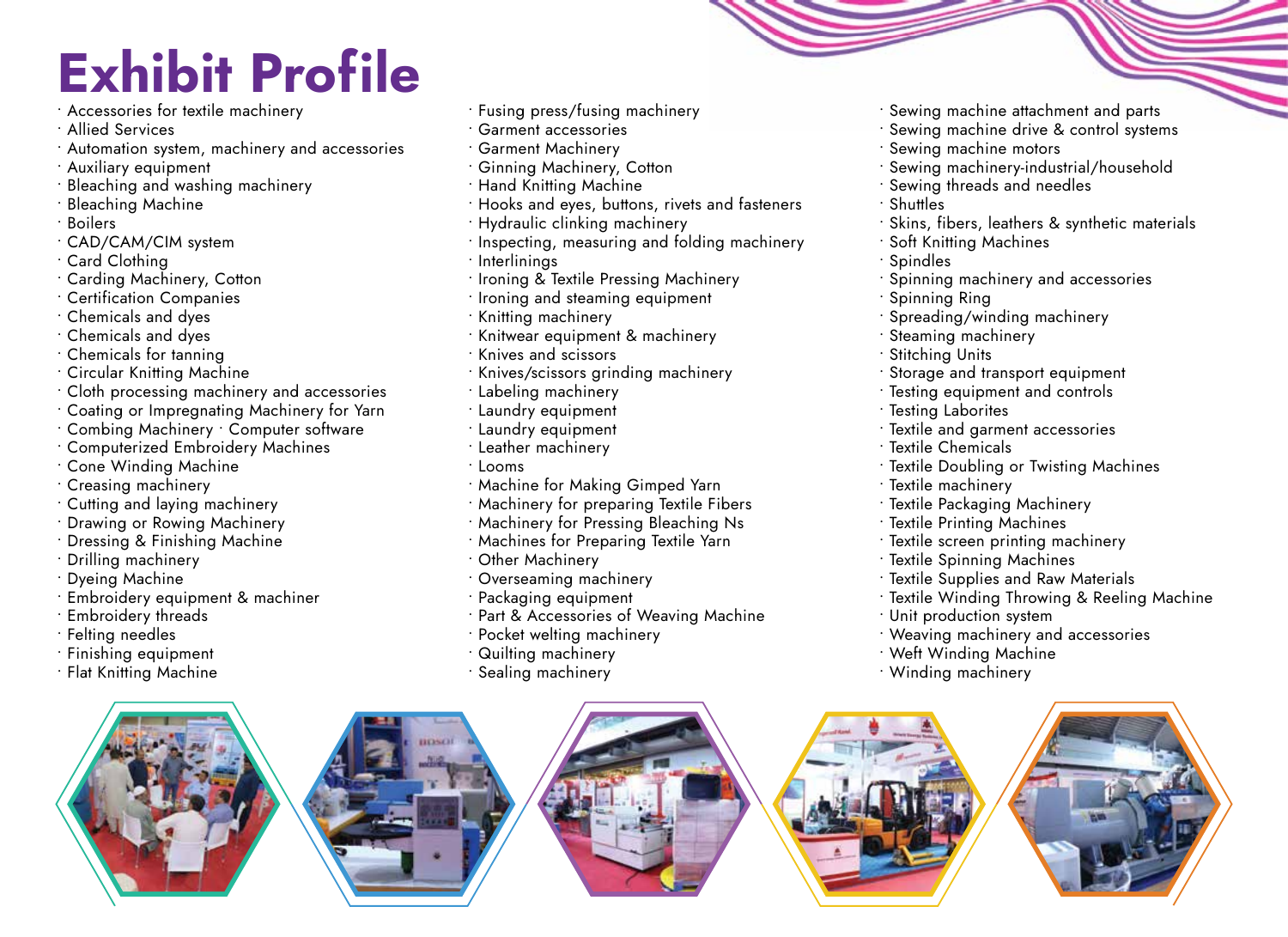### Exhibitor' Feedback

#### Exhibiting Targets Achieved

![](_page_5_Figure_2.jpeg)

![](_page_5_Picture_3.jpeg)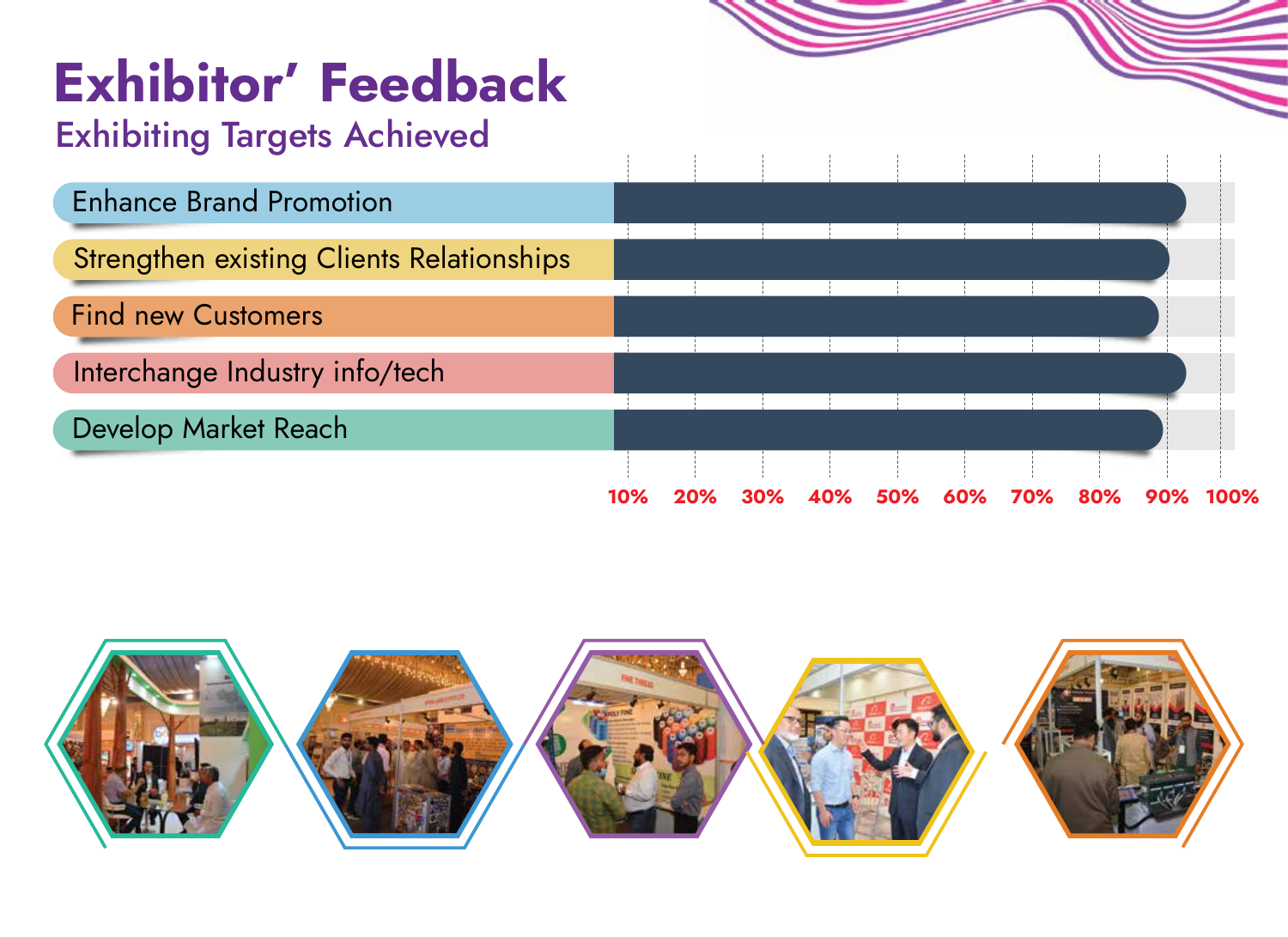### Visitors' Feedback

#### Objectives Achieved

| $    -$                                          |     |     |     |     |     |     |  |  |
|--------------------------------------------------|-----|-----|-----|-----|-----|-----|--|--|
| <b>General Market Trends</b>                     |     |     |     |     |     |     |  |  |
|                                                  |     |     |     |     |     |     |  |  |
| Information on Products / Systems / Applications |     |     |     |     |     |     |  |  |
|                                                  |     |     |     |     |     |     |  |  |
| Establishing new business raletions              |     |     |     |     |     |     |  |  |
|                                                  |     |     |     |     |     |     |  |  |
| Mainting existing business relations             |     |     |     |     |     |     |  |  |
| information on innovations & trends              |     |     |     |     |     |     |  |  |
|                                                  |     |     |     |     |     |     |  |  |
| Preparation for making purchases / investments   |     |     |     |     |     |     |  |  |
|                                                  |     |     |     |     |     |     |  |  |
| Observing the competition                        |     |     |     |     |     |     |  |  |
|                                                  |     |     |     |     |     |     |  |  |
| <b>Extending Specialist knowledge</b>            |     |     |     |     |     |     |  |  |
|                                                  |     |     |     |     |     |     |  |  |
| Information on prices/Conditions                 |     |     |     |     |     |     |  |  |
|                                                  |     |     |     |     |     |     |  |  |
| Making a concrete purchase / investment          |     |     |     |     |     |     |  |  |
| <b>Others</b>                                    |     |     |     |     |     |     |  |  |
|                                                  |     |     |     |     |     |     |  |  |
|                                                  | 10% | 30% | 40% | 50% | 60% | 70% |  |  |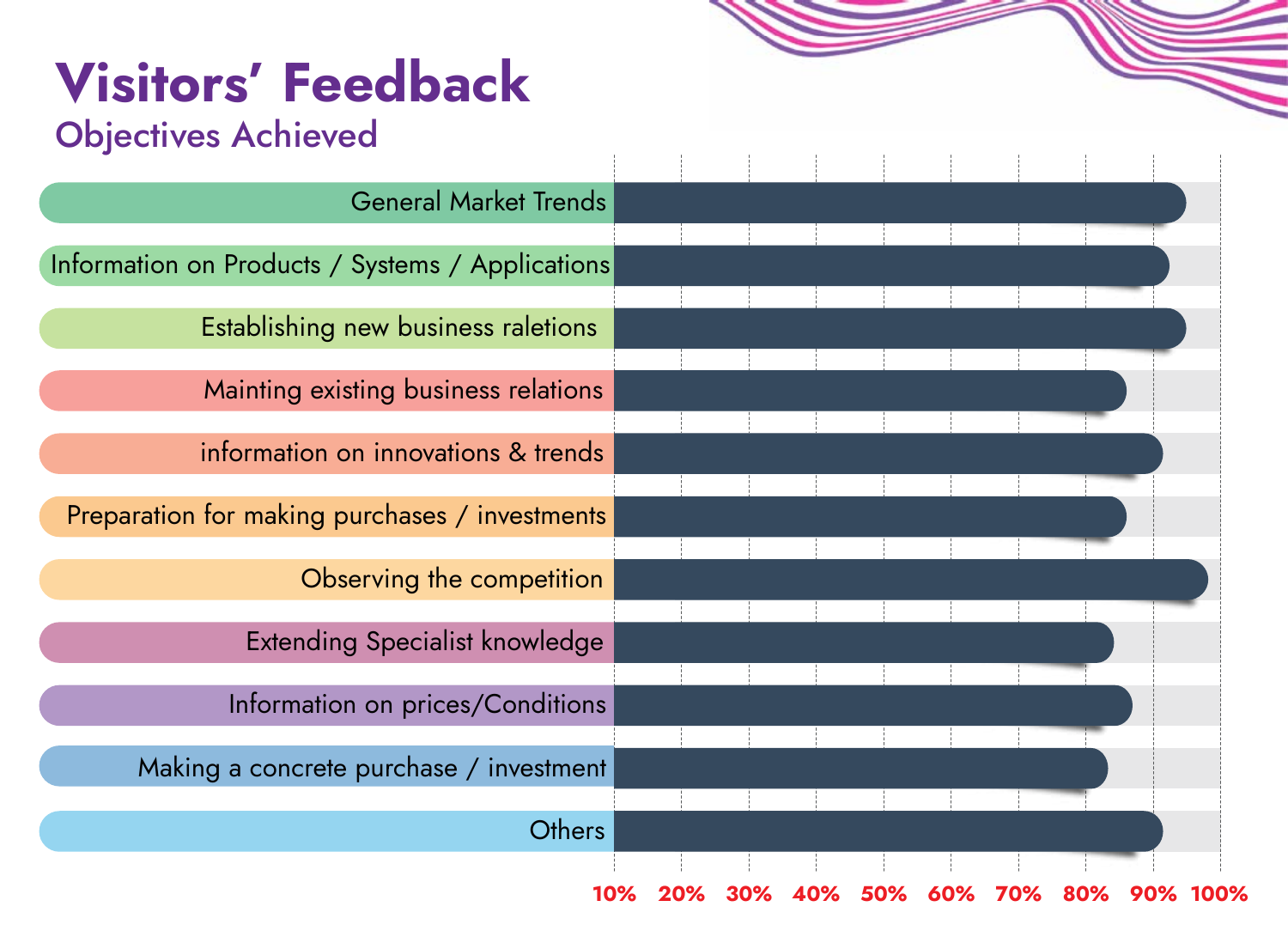### **Visitor Profile**

![](_page_7_Figure_1.jpeg)